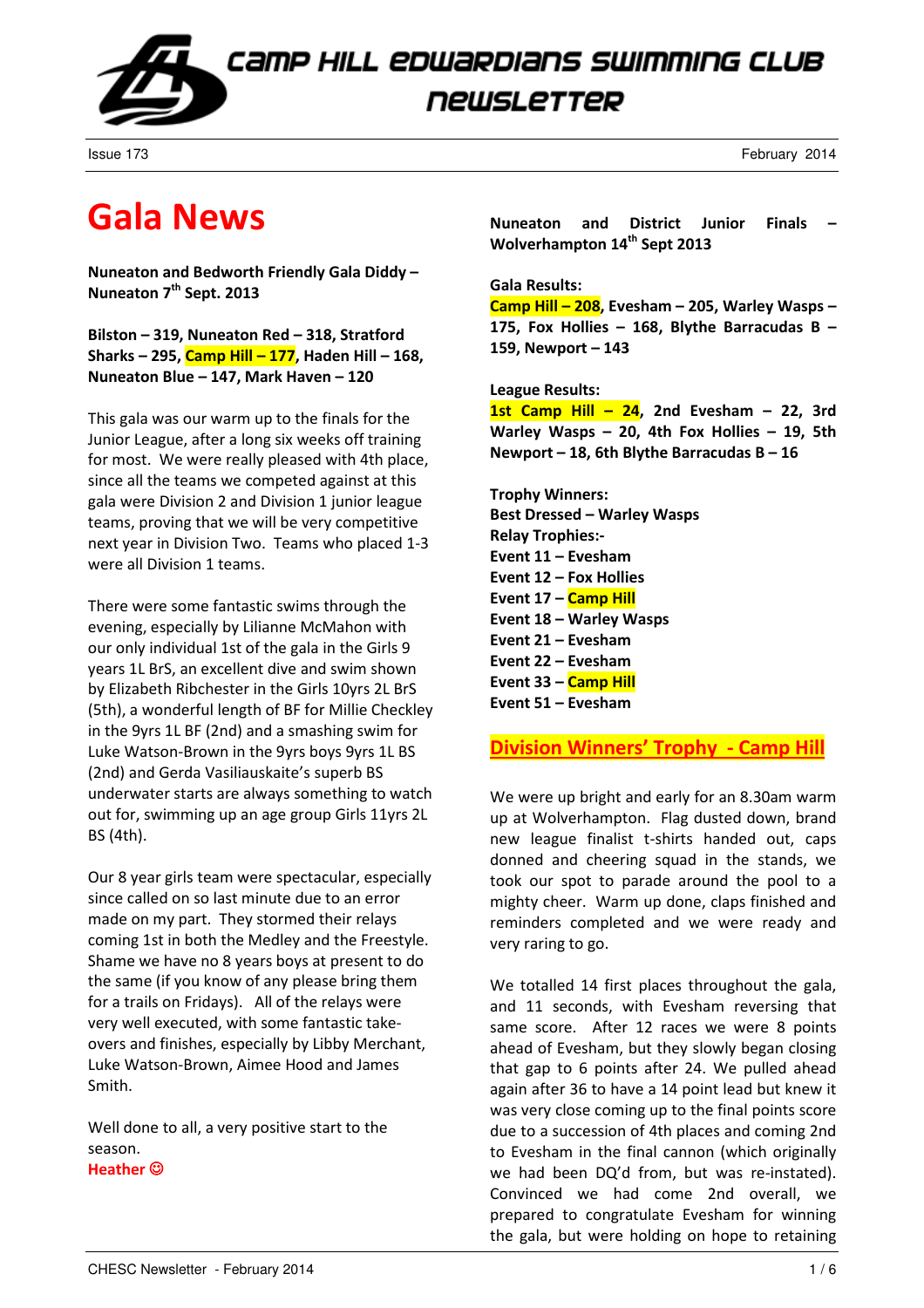

Continuation … 2 / 6

the league 1st place. As the final results were handed out we were told we had come 1st by 1 point, winning the gala and the league! (This has now been changed after results were doublechecked and we won by 3 instead!). A very close and exciting gala as I'm sure any of our cheering squad will tell you.

All of the swims were fantastic on the day and the swimmers did us so proud! To mention a few which really stood out to us; Alex Deeks with his fantastic finish Boys 10yrs 50m FS 1st (37.01), Hannah Watkins and her ever improving BF Girls 12yrs 50m BF 3rd (40.03), Gabby Dickson and her perfect turn and ½ length lead Girls 11yrs 50m BS 1st (39.61), Adele Reeves with a superb turn Girls 11yrs 50m FC 1st (35.17) and Jay Merchant with his lovely underwater on the turn Boys 11yrs 50m BrS – 5th (52.10).

The relays were again excellent but we have lost our no DQ crown as we had 1 DQ for a flyer! I will put that down to sheer excitement and nerves! The Boys 11yrs FS relay showed us amazing takeovers especially by Jay Merchant and a fantastic finishing leg by Alex Deeks, who continued that fantastic finishing streak into the Boys 10yrs Medley relays pulling them from 6th place to 3rd! Luke Watson-Brown also showed an incredible finish in the Boys 10yrs FS Relay -1st, and Veronika Rubinova showed us how to finish the girls cannon in style, winning the relay trophy as well as 1st place.

What a fantastic end to such a successful junior season. 2014 we will be in division two against tougher teams. Time to start training….

Well done!

### Heather, Pete, Jane and Kate  $\odot$

Arena League – Round 1 Harborne 12<sup>th</sup> Oct 2013

Rugby – 201, Camp Hill – 178, Solihull B – 158, Perry Beaches - 152

A fantastic start to the Arena League 2013. A few highlights of the night include Jane Stalker 1st Ladies Open IM, Matilda Neal 1st Girls 10/11 Butterfly, Grace Rees 1st Girls 10/11 Freestyle, Aled Luckman 2nd Boys 13/U Freestyle, Clement Evans 2nd Boys 15/U Breaststroke, Veronika Rubinova 2ng Girls 15/U Backstoke.

Relays throughout the night were brilliant, with the Open Women and the 9/11 Girls teams coming 1st in all of theirs. There was an excellent start by Alice Collier in the Girls 15/U Freestyle Relay, helping them achieve a very close 2nd place and a fantastic catch up by Veronika Rubinova in the Girls 13/U Medley Relay binging them to 3rd.

Well done!

Heather  $@$ 

### Arena League – Round 2 Leighton Buzzard 09.11.13

Leighton Buzzard – 224, Linsalde Crusaders – 224, Abingdon B - 176, Aylebury and District -155, Pershore - 150, Camp Hill - 107

Our November team has been for the past few years, a very small team, with many people unable to do this round. Unfortunately our performance at this gala meant we missed out on bonus points for round 2 and 3 and potential promotion placing. Can we please make sure for 2014 we check the dates and try our hardest to keep this night free.

The evening started out how we meant for it to go on with Jane Stalker losing her goggles in the first race – a great example to our younger swimmers of how you should always carry on and try your hardest. Jane matched the time she swam in the first round, even though she couldn't see for 8 lengths – no excuses! Adele Reeves showed a great steady swim in the 6th Girls 13/U Breaststroke (1:42.56), George McMahon showed us his lovely stroke 5th Boys 15/U 100m backstroke (1:35.13), Matilda Neal was fantastic swimming up two age groups 6th Girls 100m Butterfly (1:28.09), Hannah Watkins showed an excellent start and good breathing 5th Girls 13/U 100m Butterfly (1:33.45), Amber Coughlan showed us all how to start 4th Ladies Open 100m Freestyle (1:06.82).

Well done to all who swum, especially those who turned out at the last minute!

Heather  $@$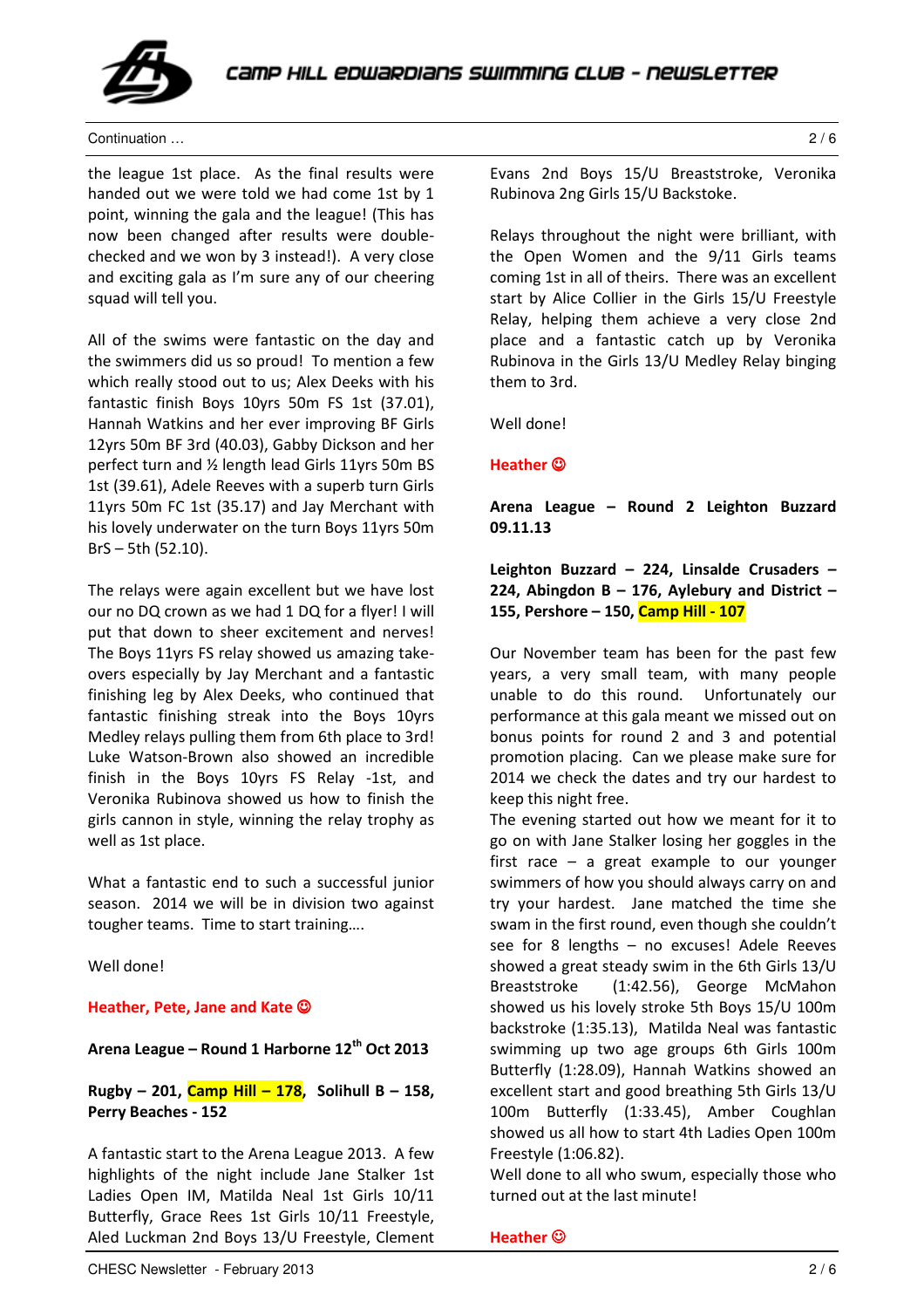

Continuation … 3 / 6

#### Arena League - Round 3 Rugby 14<sup>th</sup> Dec 2013

Ayelsbury and District – 273, Pershore – 258, Camp Hill  $-$  212, Fox Hollies  $-$  176, Bltyhe Barracduas B – 174, Perry Beaches – 156, Solihull  $B - 127$ 

A fantastic finishing gala to the league. Well done to swimmers, who had their races changed at the last minute, you all swum admirably.

Alice Collier showed us that we can swim well, even if our hats pop off! 4th Girls 15/U Butterfly (1:27.03) and then produce a pb8 races later! 2nd Girls 15/u Freestyle (1:09.43). Jordan Francis showed us how strong his 50m fly is, just need to work on holding it for the full 100m! 5th Boys 15/U Butterfly (1.:26.59). Stuart Tierney showed us his fantastic turns and underwater 2nd Open Men's Backstroke (1:10.07), preceded by Amber Coughlan who was channelling her inner "Craig Norey" to swim a fantastic 2nd Opens Women's Backstroke (1:14.60). Diasy Cutsshad a fantastic 2nd 50m to come 1st Girls 15/U Breaststroke (1:24.74).

Relays were strong with some great swimming, including the last leg in the Boys 9/11 Freestyle Relay by Jonathon Vaskor, and a great finish by Aleks Mishev in the Open Men's Medlay Relay and the Open Ladies really showing us how it's done, nearly overtaking Solihull in their cannon. Heather ☺

### The Gavin Tipper Memorial Trophy Gala – 7<sup>th</sup> Dec 2013

A fun Christmas themed gala, we started the night off well, winning the fancy dress competition! There was some fantastic swimming throughout the evening with out 9 year old relay teams being undefeated and most of the individuals falling in to the 1st – 3rd place category.

A great swim by Gabby Disckson minus her goggles in the Girls 12/U 50m Back, A lovely swim by Gerda Vasilauskaite Girls 11/U 25m Breaststroke, a good strong finish for Lilianne McMahon in the Girls 11/U 25m Free.

The boys shone in the relays with some fantastic starts and finishes especially by Lukas Rubin in the Boys 10/U Medlay Relay.

The "fun relays' were definitely amusing with float and duck, hoop diving, t-shirt removing and crown wearing. I cannot say we did particularly well in these, even though we did seem to have the most fun completing them, maybe something to work on in training for next year….!?!

The highlight of the night though was Elizabeth Ribchester ping ponging her way down one length of Freestyle in the Girls 10/U Freestyle Relay due to her goggle filling up with water, the best part to it was when she got out at the end and laughed!

Well done all, a very enjoyable gala.

Heather ☺

Nuneaton and Bedworth Junior Gala (Division1 Only!!) 25<sup>th</sup> Jan 2014

### Bilston - 218, Stratford Sharks -193, NBSC -192, Leicester Sharks -181, Boldmere -172, Camp Hill - 103

Due to a technical error, we were invited to this gala accidentally and turned up with a completely different programme of events and potential standard of swimmers to the other teams (bearing in mind this was a Division 1 only gala and we are only a recently promoted Division 2 team!), so over warm up the coaches manically altered the team sheet to fit the new pro forma and we apologised in advance for potentially holding up the gala with slower swimmers. What actually happened was we won the first race (Millie Checkley G 10yrs 2L FS 35.38) and won a few more throughout the gala including the girls only cannon and actually looked like we were meant to be there, never being more than a touch behind the other teams. Bearing in mind we were also a few swimmers short, this bodes well for junior league this year!!!

Some of our outstanding swims…

Clarrie Williams 9yrs 1L BrS 3rd (24.36), Emily McNab 12U 2L BF 3rd (38.11), Matilda Neal 11U 2L BF 1st (36.59), Jonathon Vaskor 211U L BrS 3rd (46.49), Grace Rees 11U 2L FS 3rd (34.68), Lukas Rubin 10yrs 2L FS 4th (37.15).

Well done all!! Heather ☺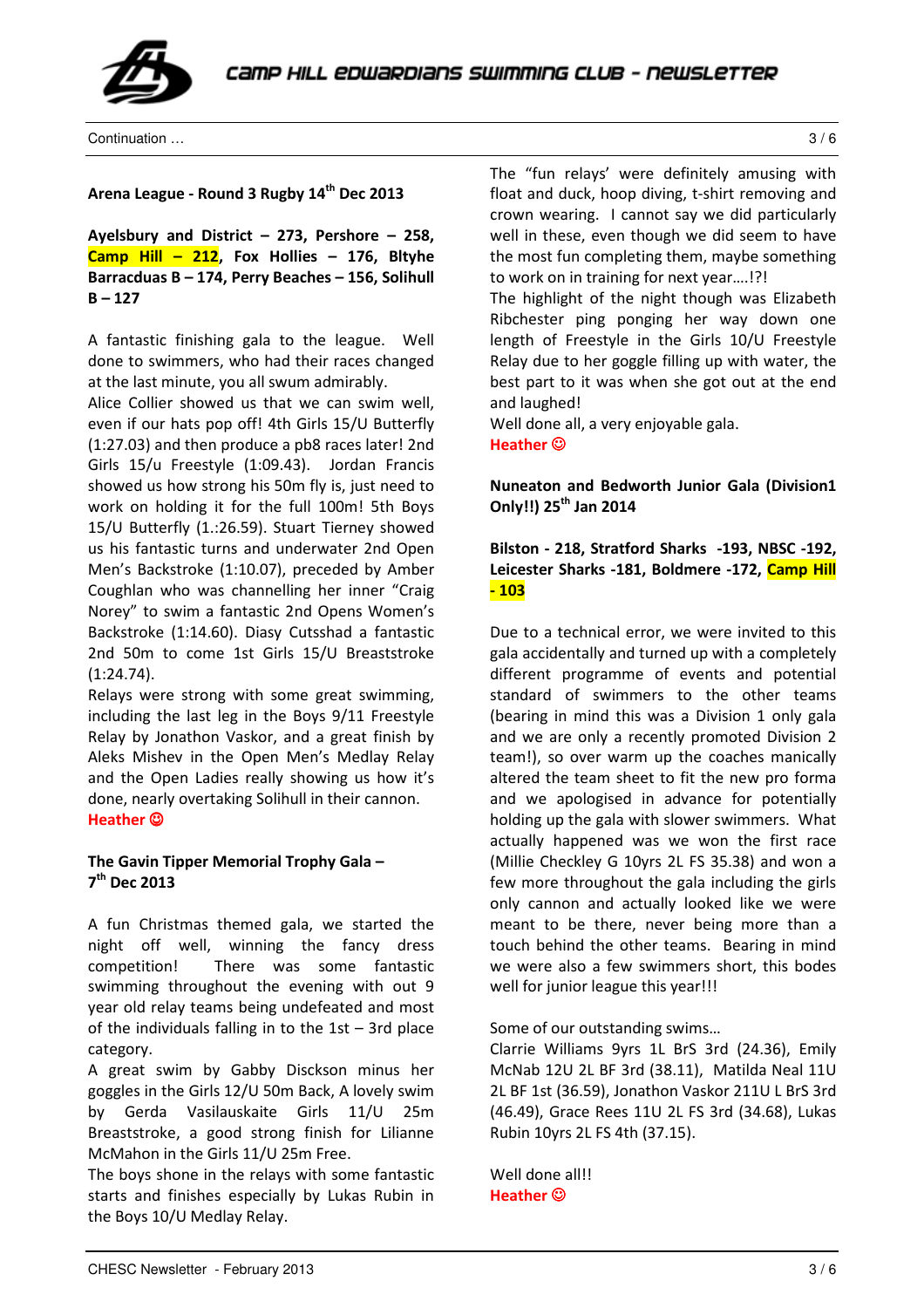

Continuation … 4 / 6

Nuneaton and Bedworth Junior Gala (the one we were meant to be at!) - 8<sup>th</sup> Feb 2014

### Kingsbury – 236, Camp Hill – 217, Walsall – 190, Nuneaton and Bedworth – 173, Heath Town – 129

Now this was more like it! Unfortunately we only took half a team to this gala, meaning we lost points straight away on our 9yr old boy and girls relays! Can I stress the importance of trying to make all of these galas, not only for the club, so we can work out where our strengths and weaknesses are but also so the swimmers are able to practise before the league starts! The yearly calendar with all our galas on, is up on the noticeboard at the club.

We started on a role with 5 out of the first 6 races winning first place! Clarrie Williams 9yrs 25m BrS (25.05), Millie Checkley 10U 25m BrS (16.19), Lukas Rubin 10U 25m BrS (16.45), Matilda Neal 11U 25m FS (16.26), Jonathon Vaskor 11U 25m FS (18.33). We also saw a lovely start and underwater from Jay Merchant 12U 50m BrS 4th (52.38), a fantastic start to her BS career to Lilianne McMahon 10U 25m BS 1st (22.76), and a PB to Emily McNab in what is becoming one of my favourite events to watch 12U 50m BF 4th (38.03).

We came 2nd in the cannon which was a great effort and had 4 1st place relays throughout the gala itself with no DQ's. Fantastic effort to all swimmers especially our boys team who never seem to get a break because of all the swimming up they do! Well done!

Heather ©

### Open Meet News

### Peri Sprints and I.M Meet – 9th February 2014

It was a busy but successful Sunday with 15 swimmers competing in Rugby. By the end of the meet CHESC had swam 64 PBs out of 83 events! What an achievement, well done to everyone.

Gold – Millie Checkley (400m IM, 200m IM), Matilda Neal (50m Breaststroke, 100m IM), Samantha Evans (100m IM)

Silver – Matilda Neal (400m IM), Daisy Cutts (50m Breaststroke), Samantha Evans (50m Breaststroke), Millie Checkley (50m Butterfly, 100m IM)

Bronze – Emily Colleran (50m Backstroke), Samantha Evans (50m Backstroke, 50m Frontcrawl), Millie Checkley (50m Frontcrawl, 50m Breaststroke), Emily McNab (50m Breaststroke).

Thank you to all of the parents too who had sat and supported all of the swimmers in the heat! Well done.

Jane ☺

### Leeds Open Meet and Aylesbury Open Meet

Amber Coughlan has travelled around the country the past few months trying to achieve her goals. In Leeds she took huge chunks off her PBs and achieved the Midlands Qualifying time for 50m FC. During the Aylesbury Open Meet she continued to slice away at her PBs and achieved the Midlands Qualifying time for the 50m BC. Well swam Amber, it just shows all that hard work is paying off in the pool! Jane ☺

Upcoming Open Meets :

### Rugby Open Meet – 26th/27th April

Keep an eye out on the board, info will be available from 1st March.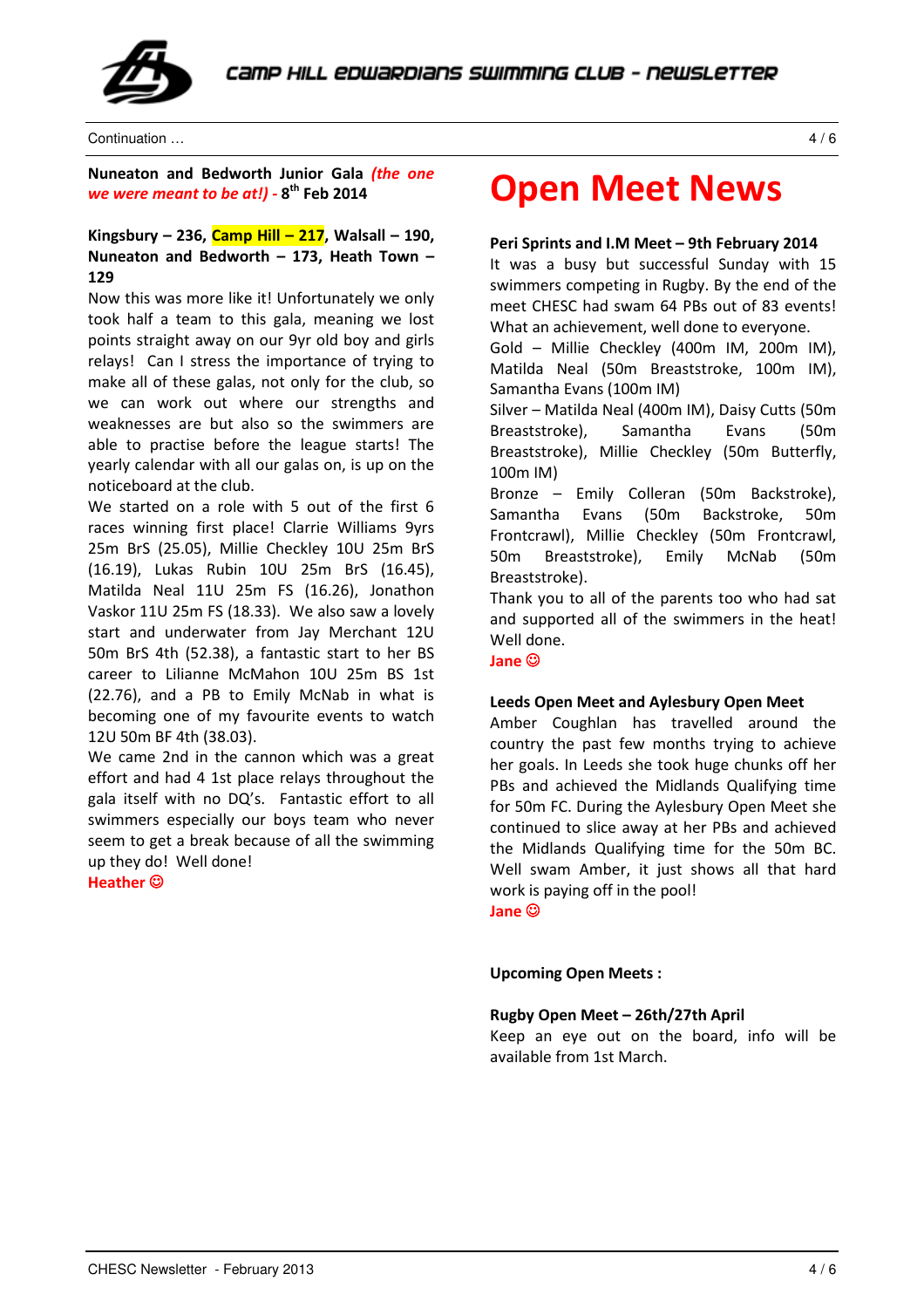

Continuation … 5 / 6

## Club Championships

This was our first ever Long Distance Championships and well done to all those swimmers that braved the more challenging swims (200m butterfly, 400m IM). It may have seemed a strange program for the swimmers with 9/10 years not allowed to compete in the 100m of each stroke but it was based on the Warwickshire County Championships.

Once again it was a great success and most swimmers swam huge PBs. One of the purposes of swimming these club championships gives the swimmers the opportunity to qualify for the Warwickshire County Championships. Many swimmers achieved the Qualifying Times ready for the championships in March.

Individual results can be found on the club website, but here is the results for overall top girl/boy for each year group:

Top Girl/ Boy:

8/U: Sophia Okoosi-Dunn, Thomas Colleran

9/10 – Hannah Dunn, Lukas Rubin

11/12 – Emily McNab, Jay Merchant

13/14 – Hannah Watkins, Michael McNab

15/16 – Alice Collier, Alex Mishev

17/O – Samantha Evans

I would like to say a HUGE thank you to all of the parents that volunteered their time to help officiate and help run the championships. It couldn't run without you!

### Jane ☺

## Warwicks' County Championships

This year there is no 'cards' to be posted before you swim. Swimmers are to arrive at the pool with plenty of time for the warm up.

If you are unable to swim due to illness etc. you MUST email me (j\_stalker@hotmail.co.uk) before Friday 9pm each week so I can fill out the correct forms and hand them in before 7:45am on the Saturday.

Warwickshire ASA have stated that:

'Failure to comply with the withdrawal process shall result in a fine of £5 for a heat and £10 for a final; which must be paid before a swimmer competes again in the Championships.'

Swimmers will need:

Warm up costume Racing costume Towels Poolside Clothes – trousers/shorts, t-shirt, suitable shoes Hat and Goggles (spare also) Food and Drink

There is very limited seating on poolside so I would recommend the swimmer bringing some sort of chair (e.g. camping chair) to sit on as each session is quite long but don't worry if you haven't got one!

Camp Hill will be hopefully situated in our usual space by the shallow end of the pool.

### Jane ☺